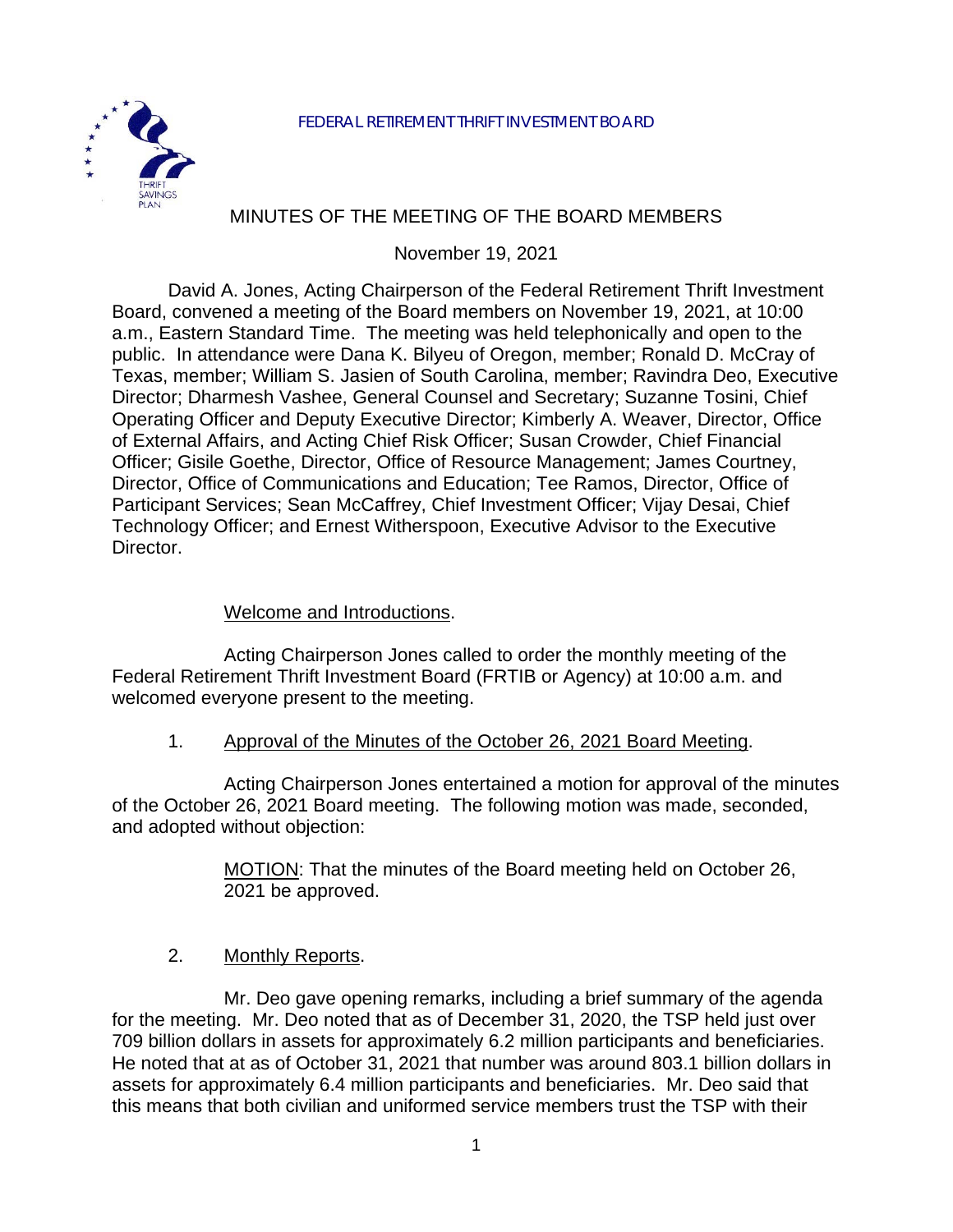money, and that the Agency improves retirement security for millions of families at a low cost.

a. Participant Activity Report

Mr. Ramos Reviewed the monthly Participant Activity Report. See "[Thrift Savings Fund Statistics October](https://www.frtib.gov/pdf/minutes/2021/Nov/MM-2021Nov-Att1.pdf) 2021" (attached). Mr. Ramos highlighted that for the month of October, the number of separated participants surpassed two million for the first time. Participation rates for FERS and active duty participants plateaued at 94.6 percent and 78.1 percent, respectively, consistent with previous year trends. Hardship withdrawals continued an upward trend that started in June of 2021. The Agency expects a 34 percent increase in hardship withdrawals for 2021, if current trends hold.

In response to a question from Member Jasien, Mr. Ramos suggested that the best explanation for the upward trend in hardship withdrawals for 2021 is that 2020 saw an anomalous decrease in hardship withdrawals, resulting in a bounce back to normal in 2021, with another year of data necessary to determine new steady state levels. In response to a question from Member McCray, Mr. Ramos explained that the Paycheck Protection Program (PPP) loans in 2020 were a factor in the anomalous decrease in hardship withdrawals in 2020.

Lastly, Mr. Ramos noted that due to the implementation of the five percent automatic enrollment contribution, there were incremental advances in participants receiving full matching rate participation.

b. Investment Performance Report

Mr. McCaffrey reviewed the monthly investment performance report. See "October 2021 Performance Review - G, F, C, S, I and L Funds" (attached). BlackRock's performance for the F, C, S, and I funds was in line with the respective benchmarks for the month. State Street Global Advisors' performance for the F, C, and S Funds was in line with the respective indices.

In the markets, better-than-expected corporate earnings helped fuel a strong rally in equities, particularly those of the largest companies. The C and S Funds rose by seven percent and 5.43 percent, respectively. The I Fund rose nearly 2.5 percent. Higher interest rates contributed to a very small loss for the F Fund. The L Funds all posted gains.

For 2021 to date, BlackRock's performance for the F Fund exceeded the Fixed Income Index returns by 18 basis points, primarily due to securities lending. Performance for the C Fund was in line with the Large Cap Index returns. Performance for the S Fund exceeded the Small Mid Cap Index by 11 basis points, primarily resulting from securities lending. Performance for the I Fund exceeded the International Index by 26 basis points, primarily as a result of tax advantage. For the month of November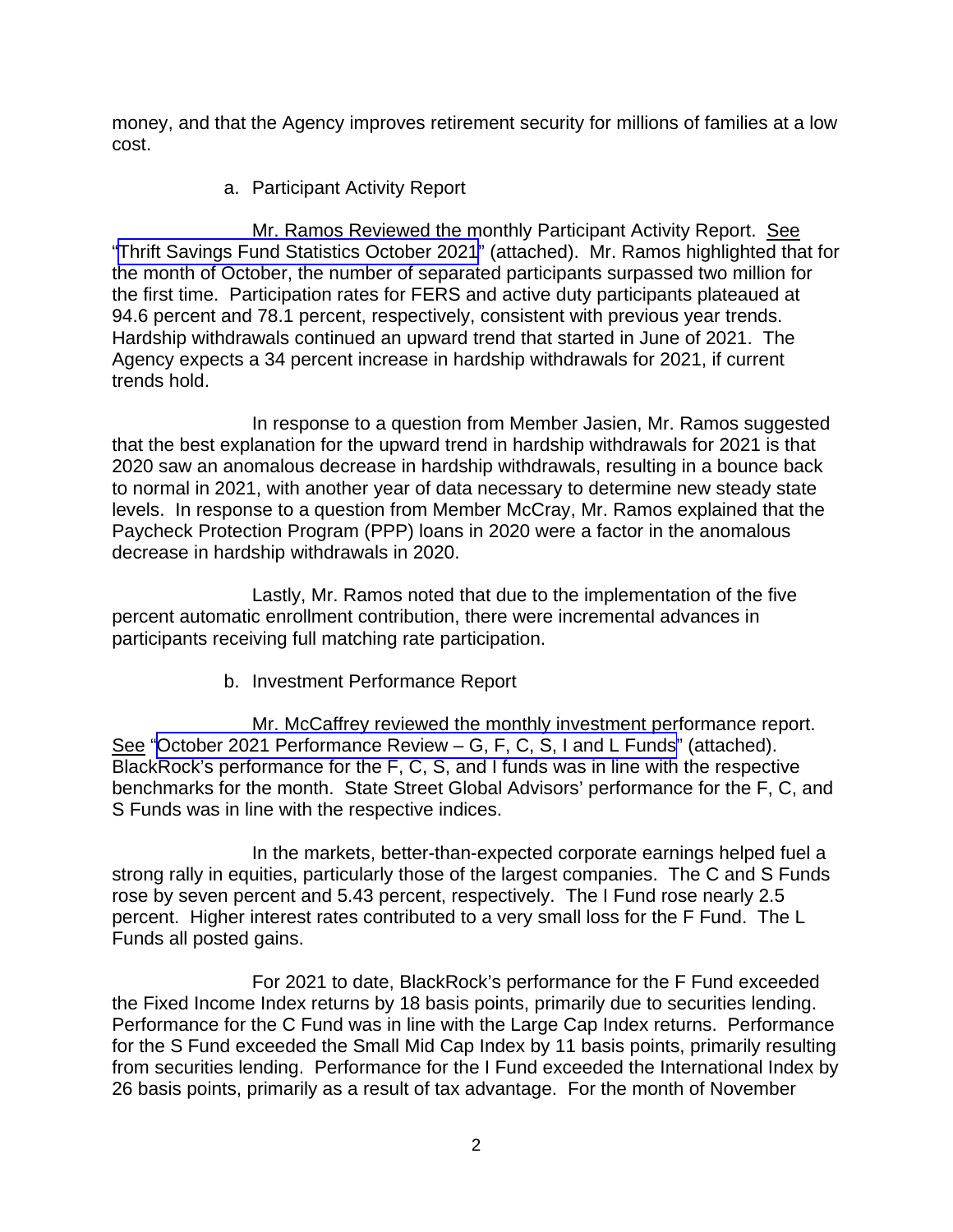through Thursday, November 18, stocks were showing modest strength. The C Fund gained 2.26 percent, the S Fund gained 1.69 percent, and the I Fund gained 0.72 percent. The F Fund had a loss of 0.20 percent while the G Fund gained 0.08 percent.

Mr. McCaffrey noted that L Fund participation continues to grow, mostly due to automatic enrollment. For the first time, over two million participants have invested 100 percent of their assets in the L Funds.

Lastly, in a reversal from the previous month, most of the net movement for interfund transfers appears to be into equities and away from the fixed income options. However, the number of participants making these transfers is less than two percent of all participants.

c. Legislative Report

Ms. Weaver reported that the President formally nominated Michael Gerber to fill the final open position on the Board. His nomination will be considered along with the other four nominees. At present, there is no further information available on a potential hearing schedule for the nominees.

The Senate has moved to consideration of the Department of Defense Authorization Bill. Senator Marco Rubio has filed the same amendment he previously filed in May of 2021 to the Endless Frontiers Bill that would prevent the TSP from investing in Chinese funds. The Agency is in the process of sharing its opposition to the amendment.

In response to a question from Member Jasien, Ms. Weaver explained that, because the Senate is currently working on a solution to the continuing resolution which expires on December 3rd, and in light of the Thanksgiving holiday, a confirmation hearing on the five nominees to the Board is more likely to take place in January than December.

- 3. Quarterly Reports
	- a. Metrics

Mr. Dennis McNulty, Office of Planning and Risk, reviewed the metrics for the fourth quarter of Fiscal Year 2021. See "[Fiscal Year 2021 Metrics – 4th Quarter"](https://www.frtib.gov/pdf/minutes/2021/Nov/MM-2021Nov-Att3.pdf) (attached). In reviewing metrics related to Strategic Goal C, the Agency missed its targeted number of external audit finding closures by two for the quarter; however, for the fiscal year the Agency easily exceeded the cumulative number of targeted closures.

The Agency's contact centers met both the phone call response rate and phone call abandonment rate targets for the quarter despite some intermittent connectivity issues caused by Tropical Storm Ida, a significant Internet Service Provider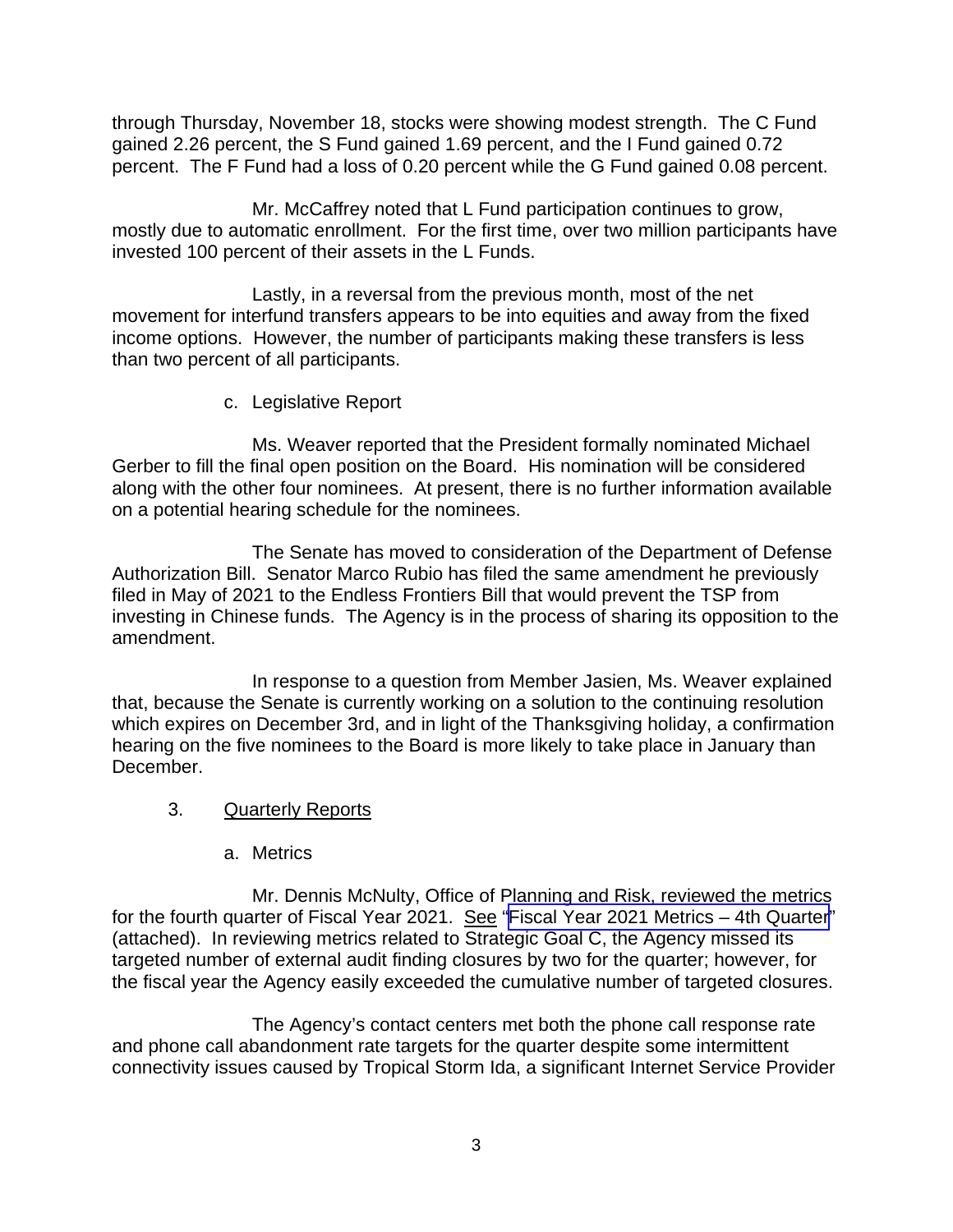(ISP) outage, and a technical issue that impacted two-factor authentication. The Agency continued to exceed target performance levels for Strategic Goal D.

## 4. 2022 Board Calendar Review

 Mr. Deo reviewed the proposed Board Meeting schedule for calendar year 2022. Meetings will be scheduled on Tuesdays so that when meeting in person, Members from the West Coast will be able to travel on Monday rather than having to travel during the weekend. Additionally, meetings will be scheduled at 10:00 a.m. to account for Members from the West Coast to adjust to the time zone difference and to allow for same-day travel back home. The Board Meetings for November and December will be telephonic due to the holidays. The Board Meeting in February will take place Wednesday the 23rd rather than Tuesday the 22nd because the 21st is Presidents' Day.

# 5. Enterprise Risk Management Update

Ms. Weaver provided an Enterprise Risk Management update. See "[Enterprise Risk Management Update"](https://www.frtib.gov/pdf/minutes/2021/Nov/MM-2021Nov-Att4.pdf) (attached). The enterprise risk function was combined with the Office of Enterprise Planning in mid-October and is the new office is called the Office of Planning and Risk (OPR).

The then-Office of Enterprise Risk Management led two sessions with the Enterprise Risk Steering Committee, comprised mostly of office deputies, in late April and early May of 2021 to discuss the Agency's Risk Appetite Statement. The Risk Appetite Statement was last updated in 2018, and this update coincided with the finalization of the new Strategic Plan covering Fiscal Years 2022 to 2027. The Committee decided to adjust the risk appetite for the operational risk category from low to moderate to reflect the operational transitions coming in Fiscal Year 2022, such as Financial Systems Modernization (FSM), Converge, and Agency Information Technology Services (AITS).

 In 2020 the Agency had 17 enterprise risks rated at medium or above, with three of the 17 rated high. As a result of the Risk Treatment Plans designed and implemented in 2020, the total number of enterprise risks rated at least medium was reduced to 13 in 2021, with none rated high.

 Ms. Weaver reviewed the seven medium-high risks, which are owned by various Agency offices, and discussed how the Agency is addressing them. First, the Office of Resource Management (ORM) owns the insider threat management risk. In 2021, they finalized the insider threat policy and procedures and briefed the Insider Threat Program to all agency employees. This risk will be moved from medium-high to medium by the end of December as the Insider Threat Program is now fully operational.

 The Office of Technology Services (OTS) owns the information security risk. The Department of Justice Security Operations Center (SOC) "as a service"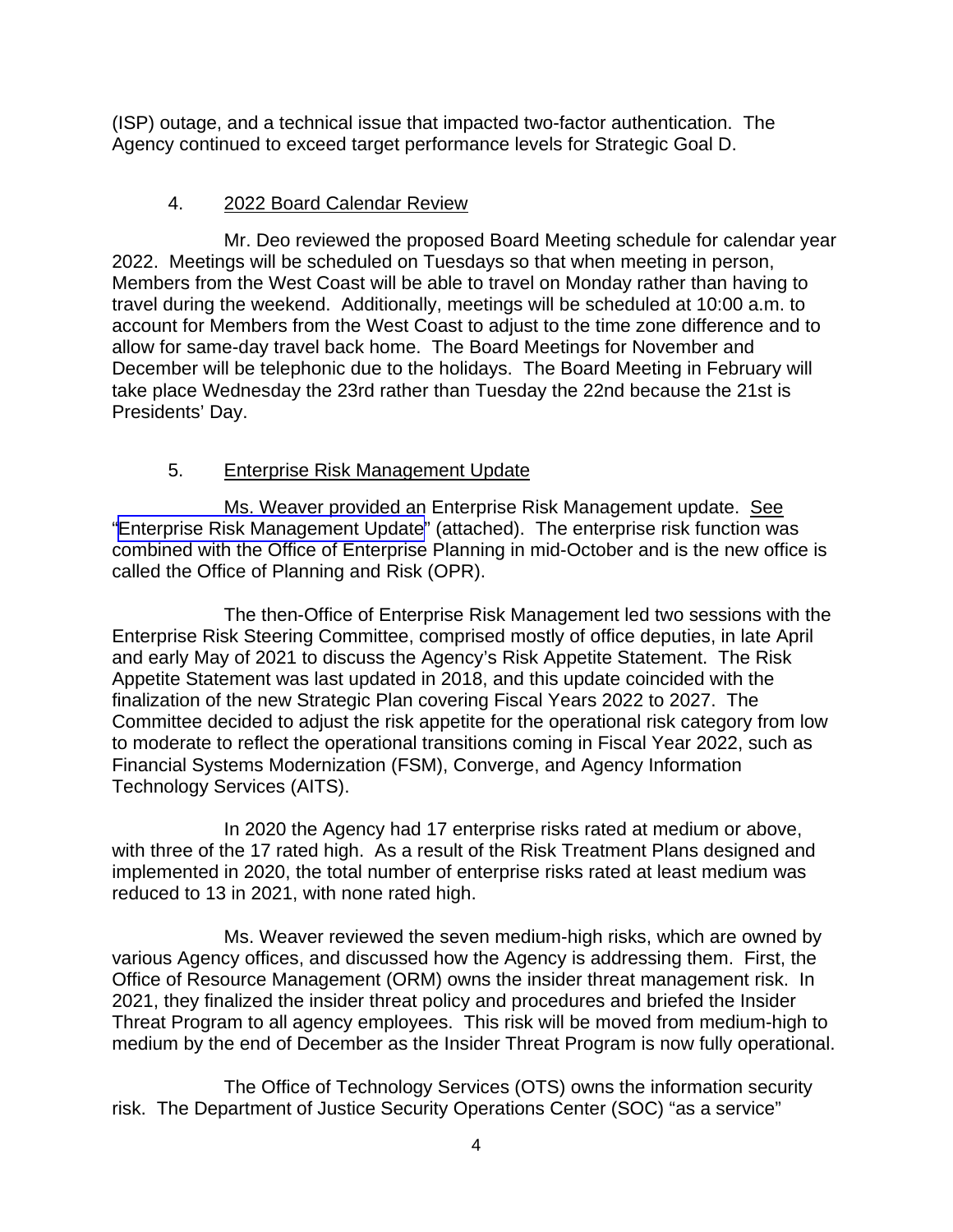implementation is complete and the Trusted Internet Connection 2.0 ZeroTrust pilot project finished with good results. Twenty-three out of 25 system authorizations are complete, and the Fiscal Year 2021 FISMA audit was finalized with results consistent with the previous year's. This risk will remain at medium-high as a result of the threat environment that all organizations face in this area.

 ORM owns the human capital management risk and refreshed the POMP competency inventory this year. They offered several POMP-specific trainings and finalized a POMP Training Plan. Additionally, the Executive Leadership Committee Hiring Subcommittee reviews backfill requests from offices to ensure that the Agency is thoughtful and deliberate with its staffing decisions. This risk will be moved to mediumlow by the end of December as a result of the Risk Treatment Plan mitigation.

 The Office of Participant Services (OPS) owns the TSP fraud risk. An external evaluation firm conducted an account security analysis with no major findings. This risk will remain at medium-high as a result of the threat environment that all organizations face in this area.

 The Office of General Counsel (OGC) owns the data privacy risk. In coordination with the ORM, OGC ensured that 100 percent of new hires received privacy training. Additionally, OGC completed 10 privacy threshold analyses and 13 privacy impact assessments, as well as privacy impact assessment annual reviews for 14 systems, and NIST privacy controls assessments for seven systems. This risk will remain at medium-high by the end of December.

 OPR owns the acquisition planning risk. The Agency completed the revised acquisition framework and awarded contracts for Multi-Asset Manager, FSM, and Converge. Multi-Asset Manager has been implemented, FSM will go live in January of 2022, and Converge will go live in the summer of 2022. Additionally, the Agency issued the AITS draft request for quotes and is revising it in response to vendor feedback. This risk will be rated low by the end of December.

 Finally, OPS owns the Converge risk. Given the complexity and importance of this transition, this risk will remain medium-high at the end of December.

 OPR will be working with offices over the next two to three months to identify, rate, and treat additional risks that should be added to the Enterprise Risk Register. OPR will also be working with offices on an integrated risk management project to implement an automated tool, as well as develop policies and procedures to integrate supply chain risks, enterprise risk, vendor risk management, fraud risk, and cyber risk, all of which are either required or recommended by NIST and OMB guidance.

#### 6. Adjourn.